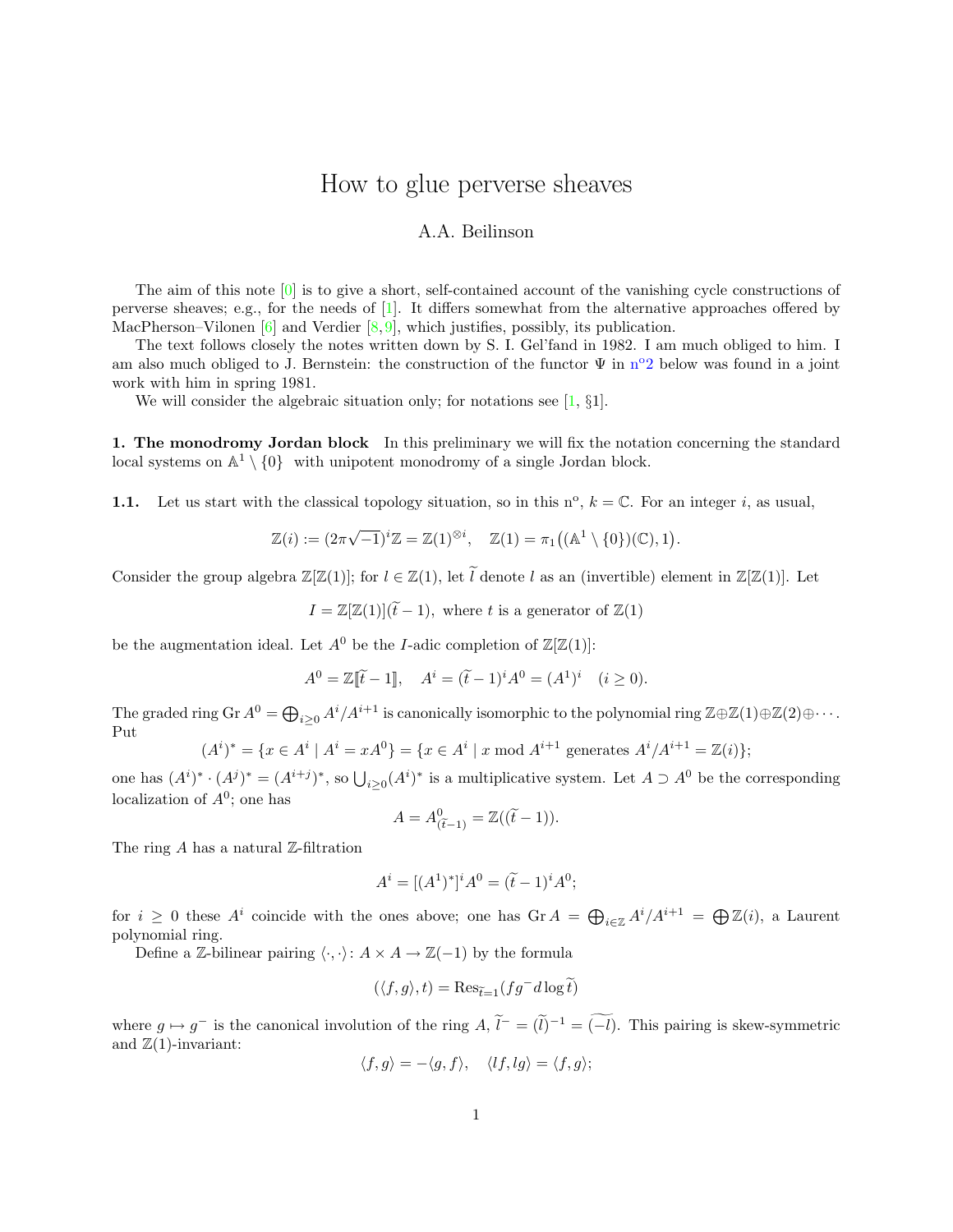it is compatible with the filtration and non-degenerate:

$$
A^{1} = (A^{-1})^{\perp}, \quad A^{a,b} := A^{a}/A^{b} \xrightarrow{\sim} \text{Hom}(A^{-b}/A^{-a}, \mathbb{Z}(-1))
$$

and the pairing induced on Gr A is:

$$
\langle S_i, S_{-i-1} \rangle = (-1)^i S_i \cdot S_{-i-1}, \text{ where } S_j \in \mathbb{Z}(j).
$$

Let  $\mathcal J$  be the local system of invertible A-modules on  $(\mathbb A^1 \setminus \{0\})(\mathbb C)$  such that the fiber of  $\mathcal J$  over  $1 \in \mathbb A^1(\mathbb C)$ is A, and the monodromy action of  $l \in \pi_1((\mathbb{A}^1 \setminus \{0\})(\mathbb{C}), 1)$  is the multiplication by  $\tilde{l}$ . We have a canonical filtration  $\mathcal{J}^i$  on  $\mathcal{J}$ , such that

$$
(\mathcal{J}^i)_1 = A^i, (\mathcal{J}^i)_1 / (\mathcal{J}^{i+1})_1 = \mathbb{Z}(i),
$$

together with a non-degenerate skew-symmetric pairing  $\langle \cdot, \cdot \rangle: \mathcal{J} \times \mathcal{J} \to \underline{\mathbb{Z}}(-1)$ , compatible with the filtration, that coincides on  $\mathcal{J}_1$  with the above  $\langle \cdot, \cdot \rangle$ . Put  $\mathcal{J}^{a,b} = \mathcal{J}^a/\mathcal{J}^b$ . We may consider  $\mathcal{J} = \varprojlim \mathcal{J}^{a,b}$  as filtered A-objects in the category

 $\varprojlim \{ \text{local systems on } (\mathbb{A}^1 \setminus \{0\})(\mathbb{C}) \}$ 

(for the definition of  $\lim$  see the Appendix, [A.3\)](#page-6-0).

**1.2.** These definitions have an obvious étale version: just replace  $\mathbb{Z}(i)$  above by  $(\mathbb{Z}/\ell^n)(i)$  and repeat [1.1](#page-0-0) word-for-word. We get the ring  $A_{\text{\'et}} = \varprojlim A^{a,b}$  in  $\varprojlim \{\text{sheaves on (Spec } k)_{\text{\'et}}\}$  and the  $A_{\text{\'et}}$ -object  $\mathcal{J}_{\text{\'et}} =$  $\varprojlim_{\mathcal{A}} \mathcal{J}_{\text{\text{\'et}}}^{a,b}$  in  $\varprojlim_{\mathcal{A}} \{\text{sheaves on } (\mathbb{A}^1 \setminus \{0\})_{\text{\'et}}\}.$  In the same way we get  $\mathbb{Q}_{\ell}$ - and mixed variants.

1.3. The holonomic counterpart of the above is as follows. Put

$$
A_{hol} = k((s)), \quad A_{hol}^i = s^i k[[s]];
$$

define the pairing  $\langle \cdot, \cdot \rangle: A_{hol} \times A_{hol} \to k$  by the formula

$$
\langle f(s), g(s) \rangle = \text{Res}_{s=0} f(s)g(-s)ds.
$$

This pairing has the same properties as the one above (invariance:  $\langle sf, g \rangle + \langle f, sg \rangle = 0$ ). For integers  $a \leq b$ let  $\mathcal{J}_{hol}^{a,b}$  be a D-module on  $\mathbb{A}^1 \setminus \{0\}_k$  such that  $\mathcal{J}_{hol}^{a,b} \otimes \mathcal{O}$  as an  $\mathcal{O}$ -module and  $\nabla \alpha = s \alpha \frac{dx}{x}$  for  $A_{hol}^{a,b}$  (here x is the parameter on  $\mathbb{A}^1 \setminus \{0\} = \mathbf{G}_m$ . Put  $\mathcal{J}_{hol} = \varprojlim \mathcal{J}_{hol}^{a,b}$ . This is a filtered  $A_{hol}$ -object in  $\varprojlim \mathbf{M}_{hol}(\mathbf{G}_m)$ . Clearly,  $\text{Gr } \mathcal{J} = \bigoplus \mathcal{O}_{\mathbf{G}_{\mathbf{m}}} \cdot s^i$  (recall that the Tate twist is the identity functor in the holonomic situation).

<span id="page-1-1"></span>**1.4.** For any  $\pi \in (A^1)^*$  we have isomorphisms

$$
\sigma_{\pi} \colon \mathcal{J}^{a,b} \to \mathcal{J}^{a+n,b+n}(-n), \quad \sigma_{\pi}(x) = \pi^n x \otimes \overline{\pi}^{-n},
$$

where  $\bar{\pi} = \pi \mod A^2$ . In the holonomic or in the Q<sub> $\ell$ </sub>-situation, we have a canonical choice  $\sigma$  of  $\sigma_{\pi}$ : in the holonomic case, put  $\sigma = \sigma_s$  = multiplication by  $s^n$ ; in the  $\mathbb{Q}_\ell$ -case put  $\sigma = \sigma_{\log t}$ , where t is a generator of  $\mathbb{Q}_{\ell}(1).$ 

In what follows I will consider the  $\mathcal{J}^{a,b}$  as ordinary sheaves on  $\mathbb{A}^1 \setminus \{0\}$ , so  $\mathcal{J}^{a,b}$  lives in  $\mathbf{M}(\mathbb{A}^1 \setminus \{0\})[-1] \subset$  $\mathbf{D}(\mathbb{A}^1\setminus\{0\}).$ 

### <span id="page-1-0"></span>2. The unipotent nearby cycles functor  $\Psi^{\text{un}}$  Let X be a scheme, and  $f \in \mathcal{O}(X)$  a fixed function. Put

$$
Y := f^{-1}(0) \stackrel{i}{\hookrightarrow} X \stackrel{j}{\hookleftarrow} U := X \setminus Y, \quad \mathcal{J}_f^{a,b} := (f|_U)^*(\mathcal{J}^{a,b})
$$

(so, in the holonomic case,  $\mathcal{J}_f$  is the D-module generated by  $f^s$ ). For any  $\mathcal{M} \in M(U)$  consider

$$
\mathcal{M}\otimes\mathcal{J}_f=\lim_{\longleftrightarrow}(\mathcal{M}\otimes\mathcal{J}_f^{a,b})
$$

in lim $\mathbf{M}(U)$ . The ring A acts on  $\mathcal{M} \otimes \mathcal{J}_f$  via  $\mathcal{J}_f$ , and the pairing  $\langle \cdot, \cdot \rangle$  defines a canonical isomorphism  $\mathbb{D}(\mathcal{M} \otimes \mathcal{J}_f) = \mathbb{D}(\mathcal{M}) \otimes \mathcal{J}_f(1)$  compatible with the A-action.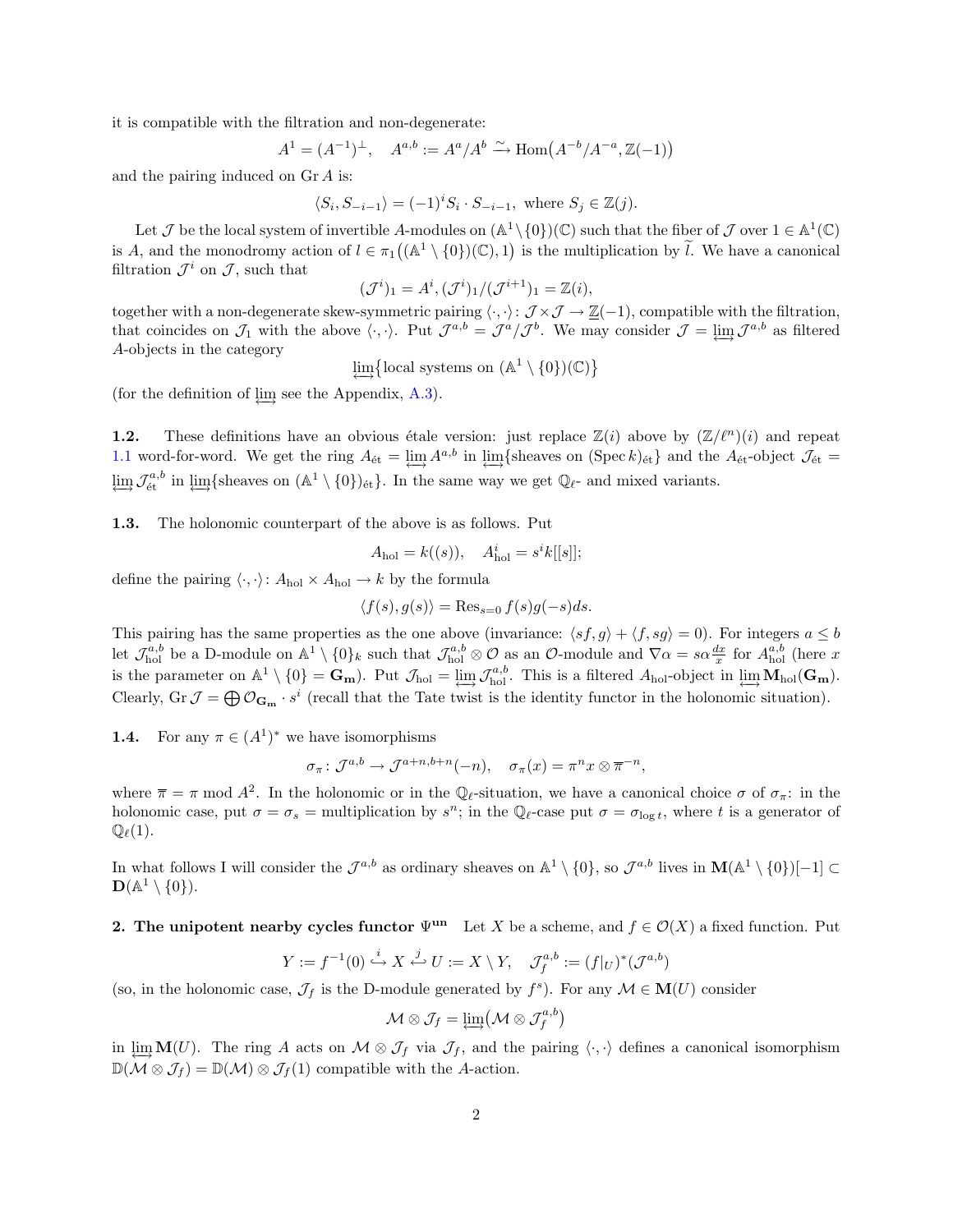<span id="page-2-1"></span>**2.1. Key Lemma** The canonical arrow  $\alpha$ :  $j_! (\mathcal{M} \otimes \mathcal{J}_f) \to j_*(\mathcal{M} \otimes \mathcal{J}_f)$  in lim $\mathbf{M}(X)$  is an isomorphism.

*Proof.* The lemma would follow if for  $\pi \in (A^1)^*$  we could find a certain  $N \geq 0$  and a compatible system of morphisms

$$
\beta^{a,b}\colon j_*(\mathcal{M}\otimes \mathcal{J}_f^{a,b})\to j_!(\mathcal{M}\otimes \mathcal{J}_f^{a,b})
$$

such that  $\alpha^{a,b} \circ \beta^{a,b} = \pi^N = \beta^{a,b} \circ \alpha^{a,b}$  (where the  $\alpha^{a,b}$  are the  $(a,b)$ -components of  $\alpha$ ); then  $\alpha^{-1} =$  $\pi^{-N} \varprojlim \beta^{a,b}.$ 

To do this, it suffices to show that all ker  $\alpha^{a,b}$ , coker  $\alpha^{a,b}$  are annihilated by some  $\pi^m$  independent of  $(a, b)$ : just take  $N = 2m$  and  $\beta^{a,b} = \beta_1 \circ \beta_*$  in the commutative diagram



By duality we may consider coker's only. In the holonomic case the desired fact follows from the lemma on b-functions (see [\[2,](#page-7-5) §3.8]), since  $\mathcal{M} \otimes \mathcal{J}_f = \mathcal{M} \cdot f^s((s))$ : take  $m = \sum l(u)$ , where u runs over a finite set of generators of  $\mathcal M$  and  $l(u)$  is the number of integral roots of the b-function of u. In the constructible case one should use the finiteness theorem for the usual nearby cycles functor  $R\Psi$  (see [\[4,](#page-7-6) §3]). Note that for any  $\mathcal F$ in  $\mathbf{D}(X)$  we have a distinguished triangle

$$
i^*j_*\mathcal{F} \to R\Psi^{\text{un}}(\mathcal{F}) \xrightarrow{1-t} R\Psi^{\text{un}}(\mathcal{F}) \to
$$

in  $\mathbf{D}(Y)$ , where  $R\Psi^{\text{un}}$  is the part of  $R\Psi$  on which monodromy acts in a unipotent way, and t is a generator of the monodromy group  $\mathbb{Z}_{\ell}(1)$ . Therefore

$$
\begin{split} \text{Cone}\big(j_! (\mathcal{M} \otimes \mathcal{J}_f^{a,b}) \to j_*(\mathcal{M} \otimes \mathcal{J}_f^{a,b})\big) &= i^* j_*(\mathcal{M} \otimes \mathcal{J}_f^{a,b}) \\ &= \text{Cone}\big(R\Psi^{\text{un}}(\mathcal{M}) \otimes \mathcal{J}_1^{a,b} \xrightarrow{1-t} R\Psi^{\text{un}}(\mathcal{M}) \otimes \mathcal{J}_1^{a,b}\big)[-1], \end{split}
$$

where t acts on  $R\Psi^{\text{un}}(\mathcal{M}) \otimes \mathcal{J}_1^{a,b} = R\Psi^{\text{un}}(\mathcal{M}) \otimes A^{a,b}$  via  $t \otimes \tilde{t}$ . Since  $A^{a,b}$  is a  $\mathbb{Z}_{\ell}(1)$ -module with one generator, the power of  $1-t$  that annihilates  $R\Psi^{\text{un}}(\mathcal{M})$  annihilates the cone also, and we are done by the finiteness theorem for  $R\Psi$  (see [\[4,](#page-7-6) §3]).  $\Box$ 

**2.2.**\* Put  $\Pi_f(\mathcal{M}) := j_1(\mathcal{M} \otimes \mathcal{J}_f) = j_*(\mathcal{M} \otimes \mathcal{J}_f)$ ; clearly  $\Pi_f: \mathbf{M}(U) \to \lim \mathbf{M}(X)$  is an exact functor (since so are j<sub>!</sub> and j<sub>\*</sub>), and  $\langle \cdot, \cdot \rangle$  defines a canonical isomorphism  $\mathbb{D} \Pi_f (\mathcal{M}) = \Pi_f (\mathbb{D} \mathcal{M})(1)$ . On  $\Pi_f$ , there are two admissible filtrations:

$$
\Pi_!^{\bullet}(\mathcal{M}) = j_! (\mathcal{M} \otimes \mathcal{J}_f^{\bullet})
$$
  

$$
\Pi_*^{\bullet}(\mathcal{M}) = j_*(\mathcal{M} \otimes \mathcal{J}_f^{\bullet});
$$

one has  $\Pi_{!}^{\bullet} \subset \Pi_{*}^{\bullet}$ ,  $\mathrm{Gr}_{\Pi_{!}}^{\bullet}(\mathcal{M}) = j_{!}\mathcal{M}(\cdot)$ ,  $\mathrm{Gr}_{\Pi_{*}}^{\bullet}(\mathcal{M}) = j_{*}\mathcal{M}(\cdot)$ . By [2.1,](#page-2-1) for  $a \leq b$  any

$$
\Pi_{!*}^{a,b}({\mathcal M}):=\Pi_*^a({\mathcal M})/\Pi_!^b({\mathcal M})
$$

belongs to  $\mathbf{M}(X) \subset \varprojlim \mathbf{M}(X)$ . Clearly the  $\Pi_{!*}^{a,b} \colon \mathbf{M}(U) \to \mathbf{M}(X)$  are exact functors,  $\Pi = \varprojlim \Pi_{!*}^{a,b}$ ; one has  $\mathbb{D} \Pi_{\mathsf{I} *}^{a,b}(\mathcal{M}) = \Pi_{\mathsf{I} *}^{-b,-a}(\mathbb{D}\mathcal{M})(1);$  and (see [1.4\)](#page-1-1) we have isomorphisms  $\sigma_{\pi} \colon \Pi_{\mathsf{I} *}^{a,b} \xrightarrow{\sim} \Pi_{\mathsf{I} *}^{a+n,b+n}(-n)$ .

<span id="page-2-0"></span><sup>∗</sup>The following constructions are quite parallel to the Lax-Phillips scheme in scattering theory: the multiplication by s is time translation,  $\Pi_!^0$ ,  $\Pi/\Pi_*^0$  are in- and out-spaces, etc.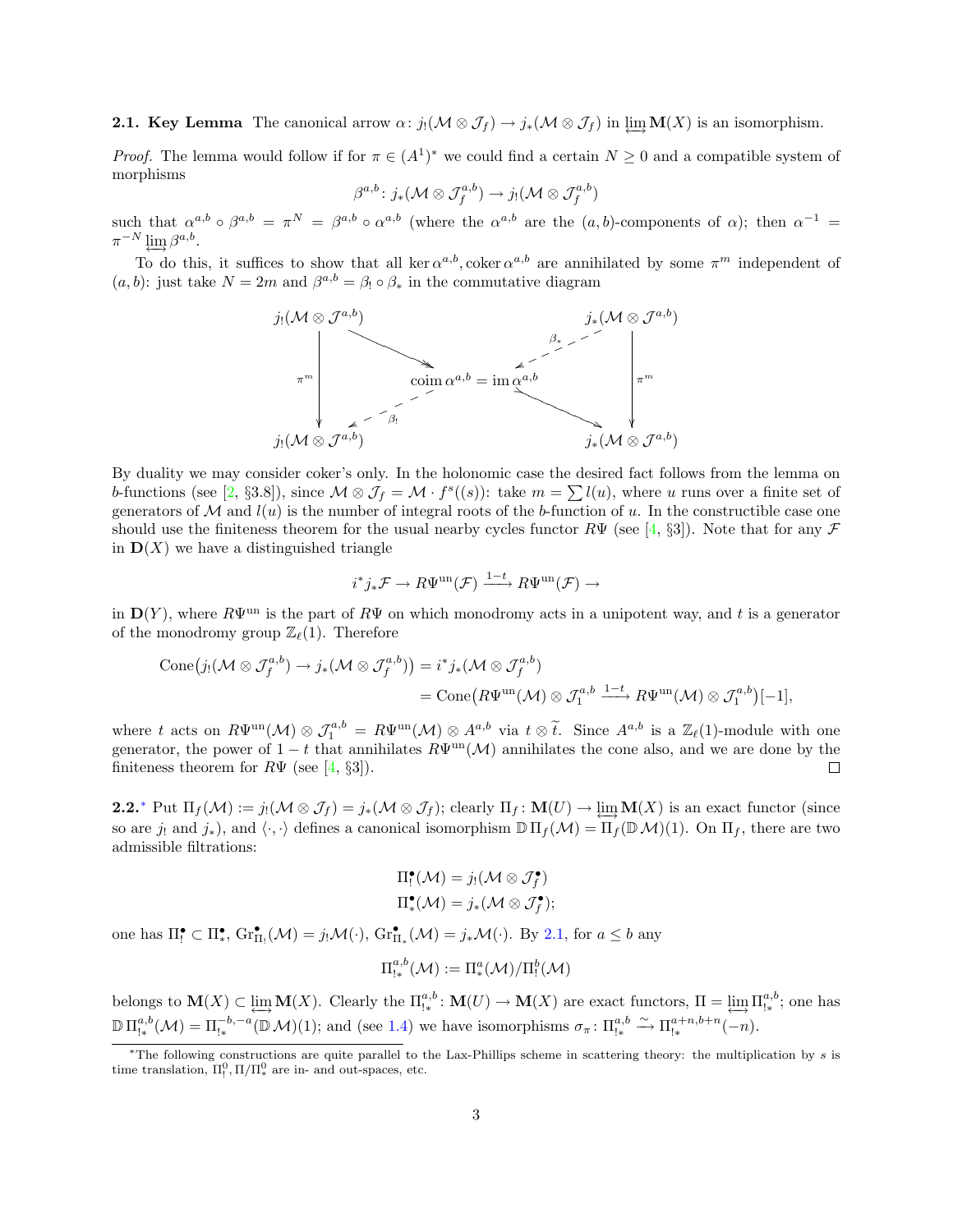<span id="page-3-2"></span>**2.3.** We will need the following particular  $\Pi_{1*}^{a,b}$ -functors. The first is the functor  $\Psi_f^{\text{un}}$  or simply  $\Psi_f$  for short, of unipotent nearby cycles, and its relatives  $\Psi_f^{(i)}$ :

$$
\Psi_f^{\mathrm{un}} := \Pi_{!*}^{0,0}, \quad \Psi_f^{(i)} := \Pi_{!*}^{i,i} \xleftarrow{\sigma_\pi} \Psi_f(i) .
$$

These take values in  $\mathbf{M}(Y) \subset \mathbf{M}(X)$ , and we have  $\Psi_f^{(i)} \mathbb{D} = \mathbb{D} \Psi_f^{(-i)}$  $f_f^{(-i)}(1)$ . The second is  $\Xi_f$ , the maximal *extension functor*, and the corresponding  $\Xi^i_f$ :

$$
\Xi_f := \Pi^{0,1}_{!*}, \quad \Xi^i_f := \Pi^{i,i+1}_{!*} \xleftarrow{\sigma_{\pi}} \Xi_f(i) .
$$

We have canonical exact sequences

$$
0 \to j_! (\mathcal{M})(a) \xrightarrow{\alpha_-} \Xi_f^a(\mathcal{M}) \xrightarrow{\beta_-} \Psi_f^{(a)}(\mathcal{M}) \to 0
$$
  

$$
0 \to \Psi_f^{(a+1)}(\mathcal{M}) \xrightarrow{\beta_+} \Xi_f^a(\mathcal{M}) \xrightarrow{\alpha_+} j_*(\mathcal{M})(a) \to 0,
$$

which are interchanged by duality. Here  $\alpha_+ \circ \alpha_- = \alpha$  is the canonical morphism  $j_! \to j_*$ , and  $\beta_- \circ \beta_+ =$  $\beta\colon \Psi_f^{(1)}\to \Psi_f^{(0)}$ <sup>(0)</sup> is the canonical arrow  $\Pi_{!*}^{1,1} \to \Pi_{!*}^{0,0}$ ; under the isomorphism  $\sigma_{\pi} \colon \Psi_f^{(0)} \to \Psi_f^{(1)}$  $f^{(1)}(-1)$  the arrow becomes multiplication by  $\overline{\pi}^{-1}$ .

3. Vanishing cycles and the gluing functor Let  $\mathcal{M}_X$  be a perverse sheaf on X,  $\mathcal{M}_U$  its restriction to U. Consider the following complex,

$$
j_! (\mathcal{M}_U) \xrightarrow{(\alpha_-, \gamma_-)} \Xi_f(\mathcal{M}_U) \oplus \mathcal{M}_X \xrightarrow{(\alpha_+, -\gamma_+)} j_*(\mathcal{M}_U)
$$
(\*)

where  $\alpha_{\pm}, \gamma_{\pm}$  are the (only) arrows that coincide with  $\mathrm{id}_{\mathcal{M}_U}$  on U. Put

<span id="page-3-0"></span>
$$
\Phi_f(\mathcal{M}_X) := \ker(\alpha_+, -\gamma_+)/\operatorname{im}(\alpha_-, \gamma_-).
$$

Clearly  $\Phi_f(\mathcal{M}_X)$  is supported on Y and  $\Phi_f: \mathbf{M}(X) \to \mathbf{M}(Y)$  is an exact functor (since  $\alpha_-$  is injective and  $\alpha_{+}$  is surjective). We have canonical arrows

$$
\Psi_f^{(1)}(\mathcal{M}_U) \xrightarrow{u} \Phi_f(\mathcal{M}_X) \xrightarrow{v} \Psi_f(\mathcal{M}_U)
$$

given by the formulas

$$
u(\psi) = (\beta_+(\psi), 0), \quad v(\xi, m) = \beta_-(\xi);
$$

clearly  $v \circ u = \beta_- \circ \beta_+ = \beta$ .

Define a vanishing cycles data for f, or f-data for short, to be a quadruple  $(\mathcal{M}_U, \mathcal{M}_Y, u, v)$ , with  $\mathcal{M}_U \in \mathbf{M}(U)$ ,  $\mathcal{M}_Y \in \mathbf{M}(Y)$ , and  $\Psi_f^{(1)}(\mathcal{M}_U) \stackrel{u}{\rightarrow} \mathcal{M}_Y \stackrel{v}{\rightarrow} \Psi_f(\mathcal{M}_U)$  such that  $v \circ u = \beta$ . The f-data form an abelian category  $\mathbf{M}_f(U, Y)$  in the obvious way. Put

<span id="page-3-1"></span>
$$
F_f(\mathcal{M}_X) := (\mathcal{M}_U, \Phi_f(\mathcal{M}_X), u, v);
$$

clearly this defines an exact functor  $F_f: \mathbf{M}(X) \to \mathbf{M}_f(U, Y)$ . Conversely, let  $(\mathcal{M}_U, \mathcal{M}_Y, u, v)$  be f-data. Consider the complex

$$
\Psi_f^{(1)}(\mathcal{M}_U) \xrightarrow{(\beta_+,u)} \Xi_f(\mathcal{M}_U) \oplus \mathcal{M}_Y \xrightarrow{(\beta_-,v)} \Psi_f(\mathcal{M}_U).
$$
 (\*\*)

Put

$$
G_f(\mathcal{M}_U, \mathcal{M}_Y, u, v) = \ker(\beta_-, -v) / \operatorname{im}(\beta_+, u) :
$$

this defines an exact functor  $G_f: \mathbf{M}_f(U, Y) \to \mathbf{M}(X)$  ( $G_f$  is exact since  $\beta_+$  is mono and  $\beta_-$  is epi). Call  $G_f$ the gluing functor.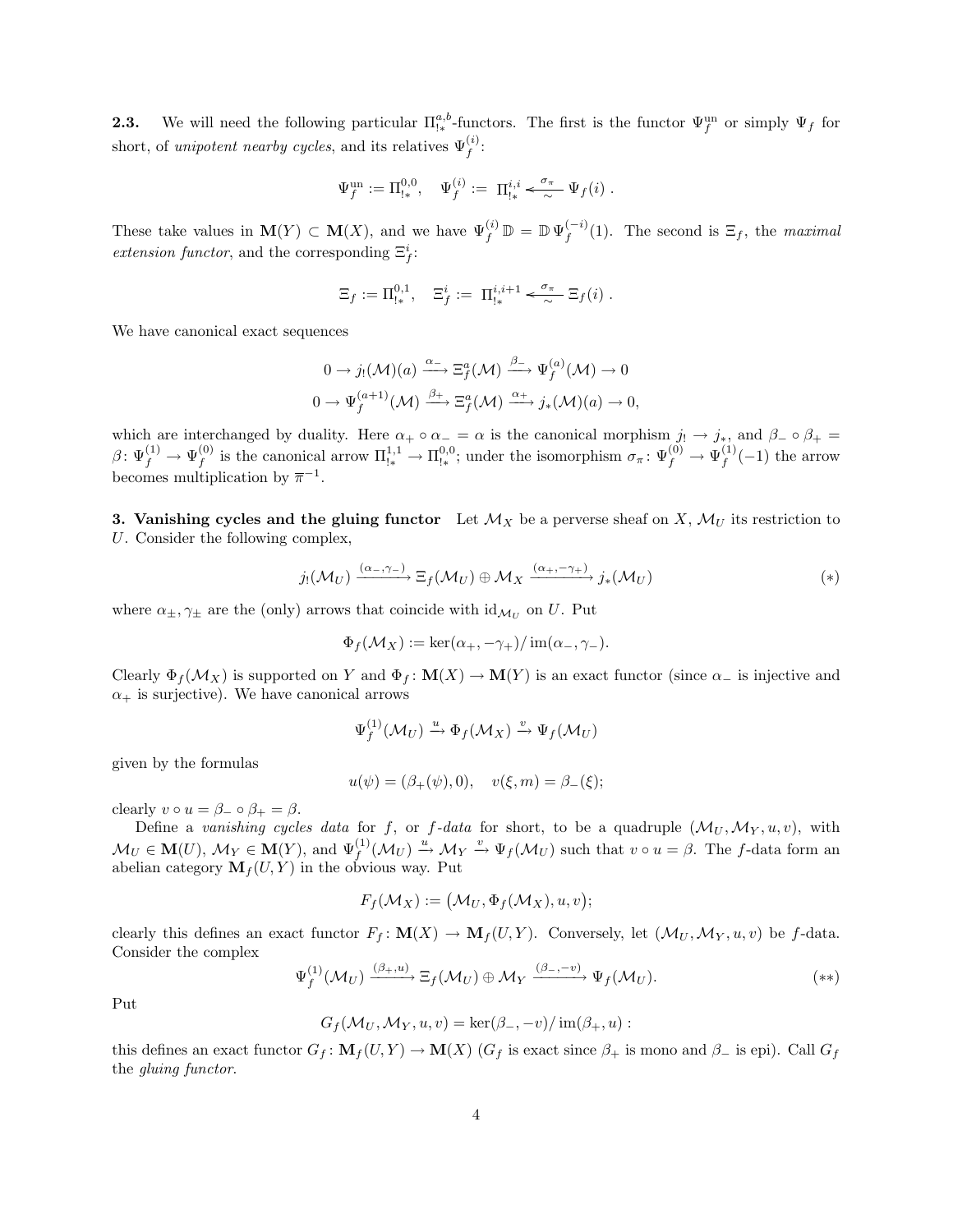<span id="page-4-0"></span>**3.1. Proposition** The functors  $\mathbf{M}(X) \stackrel{F_f}{\underset{G_f}{\rightleftharpoons}} \mathbf{M}_f(U, Y)$  are mutually inverse equivalences of categories.

*Proof.* For  $\mathcal{M}_X$  in  $\mathbf{M}(X)$  consider (\*) as a diad (for diads see the Appendix, [A.2\)](#page-5-0); this way we may identify  $\mathbf{M}(X)$  with the category of diads of type (\*) having the property that both  $\gamma_+|_U$  and  $\gamma_-|_U$  are isomorphisms. In the same way, for  $(\mathcal{M}_U, \mathcal{M}_Y, u, v) \in \mathbf{M}_f(U, Y)$  take the diad  $(**)$ ; in this way we identify  $\mathbf{M}_f(U, Y)$  with the category of diads of type (\*\*) having the property that  $\mathcal{M}_Y$  is supported on Y. After this identification is done, we see that  $F_f$  and  $G_f$  are just the reflection functors; since  $r \circ r = id$ , we are done.  $\Box$ 

Here is the simplest case of the above proposition:

**3.2. Corollary** Let X be a small disk around 0 in the complex line. Then the category  $\mathbf{M}(X)$  of perverse sheaves on X (with singularities at 0 only) is equivalent to the category **C** of diagrams  $V_0 \frac{v}{\epsilon_u} V_1$  of vector spaces such that both operators  $\mathrm{id}_{V_0} - (u \circ v)$  and  $\mathrm{id}_{V_1} - (v \circ u)$  are invertible.

*Proof.* For a vector space V and  $\phi \in \text{End } V$ , let  $(V, \phi)^0 \subset V$  be the maximal subspace on which  $\phi$  acts in a nilpotent way. Consider the category  $\mathbb{C}'$  of diagrams  $(V'_0, V'_1, \phi, u, v)$ , where  $V'_0, V'_1$  are vector spaces,  $\phi \in \text{Aut } V_1'$ , and  $(V_1', \text{id}_{V_1'} - \phi)^0 \frac{u}{\phi} V_0'$  are such that  $v \circ u = \text{id} - \phi$ . The category **C** is equivalent to **C**' via the functor

$$
(V_0 \frac{v}{\underbrace{\qquad \qquad v}} V_1 ) \mapsto ((V_0, u \circ v)^0, V_1, id_{V_1} - (v \circ u), u, v).
$$

The category  $\mathbf{M}_f(X \setminus \{0\}, \{0\})$ , where  $f: X \hookrightarrow \mathbb{A}^1$ , is equivalent to  $\mathbf{C}'$ , since  $M(\{0\}) = \{\text{vector spaces}\},\$  $\mathbf{M}(U) = \{ \text{vector spaces with an automorphism (monodromy)} \}, \text{ and, under this identification, } \Psi_f((V, \phi)) =$  $(V, id_V - \phi)^0$ . Now apply [3.1.](#page-4-0)  $\Box$ 

**Remark** The end of the proof of [2.1](#page-2-1) in fact shows that  $\Psi = \Psi^{\text{un}}$  as defined in [2.3](#page-3-2) coincides with the standard  $R\Psi^{\text{un}}[-1]$ ; the same is true for  $\Phi$ . One may recover all  $R\Psi(\mathcal{M})$  by applying  $\Psi^{\text{un}}$  to  $\mathcal{M}\otimes f^*(?),$ where ? runs through the irreducible local systems on a punctured disk. For example, if  $M$  is RS holonomic, then the component of  $R\Psi(DR(\mathcal{M}))$  that corresponds to the eigenvalue  $\alpha \in \mathbb{C}^*$  of the monodromy is just  $(DR)\Psi^{\text{un}}(\mathcal{M}\cdot f^a)$ , where  $\exp(2\pi ia) = \alpha$  (since  $\Psi^{\text{un}}$ , obviously, commutes with DR). This fact was also found by Malgrange [\[7\]](#page-7-7) and Kashiwara [\[5\]](#page-7-8). See also [\[3\]](#page-7-9) where the total nearby cycles functor for arbitrary holonomic modules (not necessarily RS) was introduced.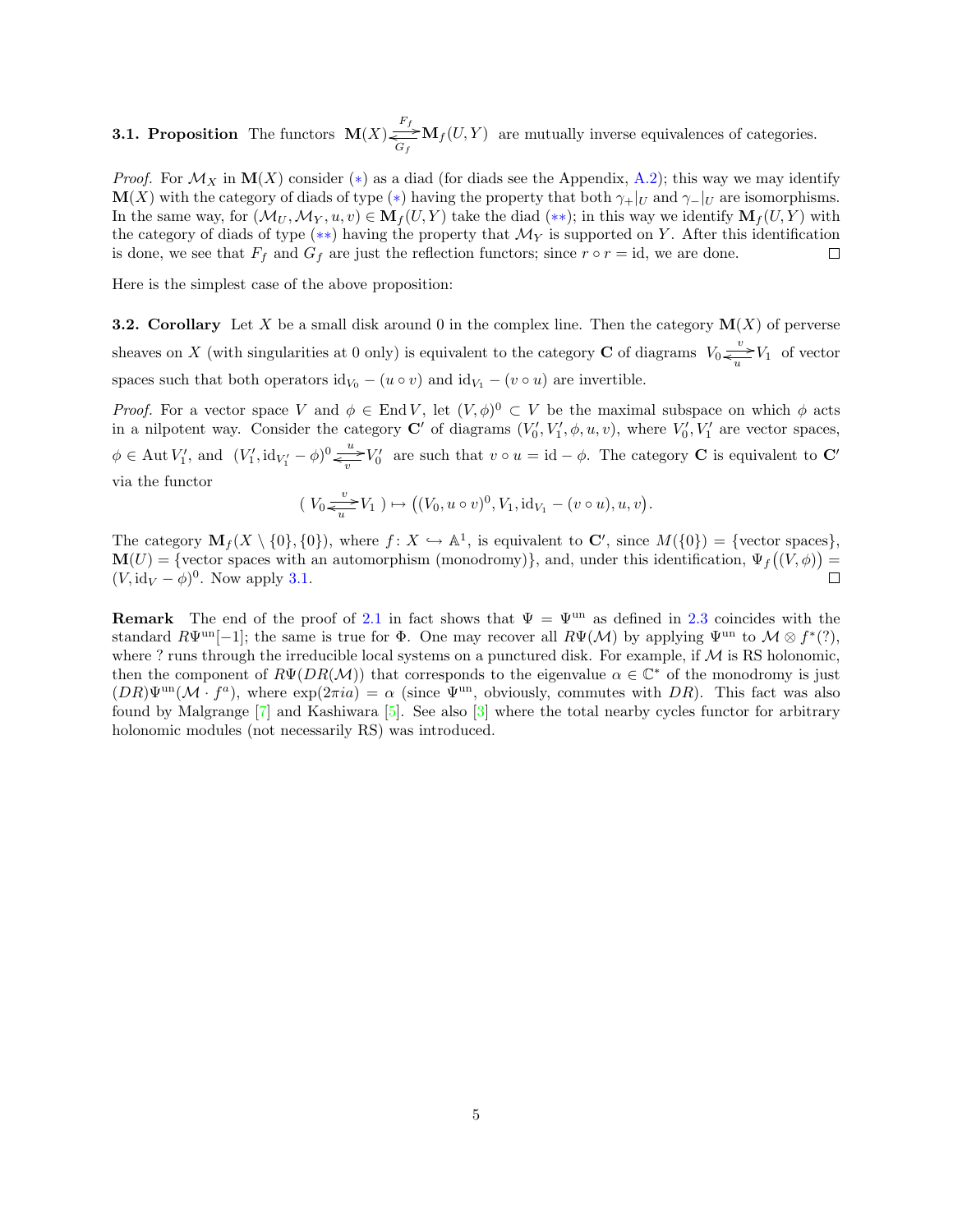A. Appendix Here some linear algebra constructions, needed in the main body of the paper, are presented. Below, **A** will be an exact category in the sense of Quillen; as usual,  $\rightarrow$ ,  $\rightarrow$  denote an admissible monomorphism, resp. epimorphism. If  $C$  is any category, then  $C^{\circ}$  is its dual.

<span id="page-5-1"></span>A.1. Monads A *monad* is a complex of the form

$$
\mathcal{P} = \left( P \right. \xrightarrow{\alpha_-} P \xrightarrow{\alpha_+} P_+ \text{.} \right)
$$

Denote by  $H(\mathcal{P}) := \ker \alpha_+ / \mathrm{im} \alpha_- \in Ob(\mathbf{A})$  the cohomology of  $\mathcal{P}$ . The category of monads  $\widetilde{\mathbf{A}}$  is an exact category: the exact sequences in  $\tilde{A}$  are the ones which are componentwise exact; it is easy to see that  $H: \mathbf{A} \to \mathbf{A}$  is an exact functor. An exact functor between exact categories induces one between their categories of monads; these functors commute with H. Also one has  $(\widetilde{\mathbf{A}})^{\circ} = \widetilde{\mathbf{A}}^{\circ}$ .

Often it is convenient to represent monads by somewhat different types of diagrams. Namely, let  $\widetilde{A}_1$  be the category of objects together with a 3-step admissible filtration

$$
\mathcal{P}_1 = \left( \begin{array}{c} P_{-1} & \xrightarrow{\gamma_{-1}} P_0 & \xrightarrow{\gamma_0} P_1 \end{array} \right);
$$

and  $\widetilde{A}_2$  be the category of short exact sequences

$$
\mathcal{P}_2 = \left( L_- \xrightarrow{\left( \delta_- , \varepsilon_- \right)} A \oplus B \xrightarrow{\left( \delta_+ , \varepsilon_+ \right)} L_+ \right)
$$

such that  $\delta_-\$  is an admissible monomorphism,  $\varepsilon_-\$ an admissible epimorphism. These are exact categories in the same way as  $\bf{A}$ .

**Lemma** The categories  $\widetilde{A}$ ,  $\widetilde{A}_1$ ,  $\widetilde{A}_2$  are canonically equivalent.

*Proof.* Here are the corresponding functors: the functor  $\widetilde{A} \to \widetilde{A}_1$  maps  $\mathcal P$  above to  $P_- \hookrightarrow \ker \alpha_+ \hookrightarrow P$ ; the one  $\widetilde{\mathbf{A}}_1 \to \widetilde{\mathbf{A}}_2$  maps  $\mathcal{P}_1$  above to  $P_0 \xrightarrow{\gamma_0, \varepsilon_-} P_1 \oplus P_0/P_{-1} \xrightarrow{(\delta_+, -\gamma_0)} P_1/P_{-1}$  where  $\varepsilon_-, \delta_+$  are the natural projections; finally,  $\widetilde{A}_2 \to \widetilde{A}$  maps  $\mathcal{P}_2$  above to ker  $\varepsilon_- \hookrightarrow A \twoheadrightarrow A/\delta_-(L_-)$ . I leave the proof of the lemma to the reader: note that B in the  $\widetilde{A}_2$ -avatar is  $H(\mathcal{P})$ . the reader; note that B in the  $\mathbf{A}_2$ -avatar is  $H(\mathcal{P})$ .

#### <span id="page-5-0"></span>**A.2.** Diads and the reflection functor A *diad* in A is a commutative diagram of the form

$$
Q = \left( C - \frac{A - A}{A - A} C_{+} C_{+} \right).
$$

Clearly, diads with componentwise exact sequences form an exact category  $A^{\#}$ ; one has  $(A^{\#})^{\circ} = (A^{\circ})^{\#}$ and exact functors between  $\mathbf{A}$ 's induce ones betwen  $\mathbf{A}^{\#}$ 's.

As in the case of monads, we may represent diads by other diagrams. Let  $A_1^{\#}$  be the category of monads of the form

$$
\mathcal{Q}_1 = \left( \begin{array}{c} C_- & \longrightarrow A \oplus B \longrightarrow C_+ \end{array} \right)
$$

such that the corresponding arrow  $C_-\to A$  is an admissible monomorphism, and the one  $A\to C_+$  is an admissible epimorphism. Let  $\mathbf{A}_2^{\#}$  be the category of short exact sequences

$$
Q_2 = \left(D - \frac{(\gamma_-, \delta_-^1, \delta_-^2)}{(\gamma_-, \delta_-^1, \delta_+^2)} A \oplus B^1 \oplus B^2 \xrightarrow{(\gamma_+, \delta_+^1, \delta_+^2)} D_+\right)
$$

such that both  $D_-\xrightarrow{(\gamma_-, \delta_-^i)} A \oplus B^i$  are admissible monomorphisms, and both  $A \oplus B^i \xrightarrow{(\gamma_+, \delta_+^i)} D_+$  are admissible epimorphisms. These are exact categories in the same way as  $A^{\#}$ .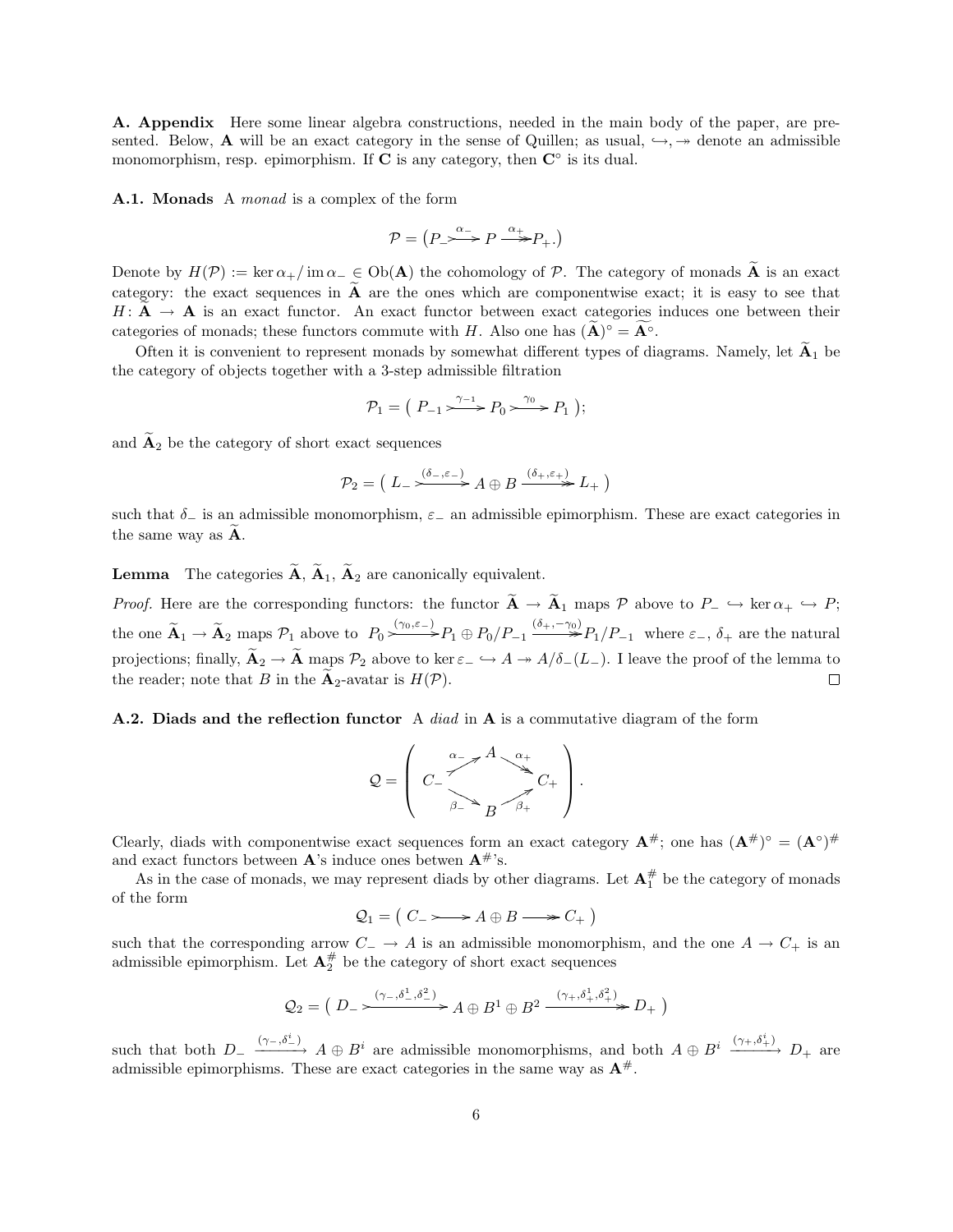**Lemma** The categories  $A^{\#}$ ,  $A_1^{\#}$ , and  $A_2^{\#}$  are canonically equivalent.

*Proof.* The corresponding functors are: the one  $A^{\#} \rightarrow A_1^{\#}$  maps Q above to

$$
C_{-} \xrightarrow{(\alpha_{-}, -\beta_{-})} A \oplus B \xrightarrow{(\alpha_{+}, \beta_{+})} C_{+}
$$

and the one  $\mathbf{A}_1^{\#} \to \mathbf{A}_2^{\#}$  maps  $\mathcal{Q}_1$  above to its  $\widetilde{\mathbf{A}}_2$ -avatar (so  $B^1 = B, B^2 = H(\mathcal{Q}_1)$ ). The first functor is obviously an equivalence of categories; as for the second one, this follows from Le

Note that in the diagram of type  $\mathbf{A}_{2}^{\#}$  one may interchange the objects  $B^{i}$ . This defines the important automorphism r of  $A_2^{\#}$ , and thus of  $A^{\#}$ , with  $r \circ r = id_{A^{\#}}$ ; call it the reflection functor. Clearly it transforms a diad Q above into



where  $H(Q) := H(C_ \to A \oplus B \to C_+)$  is the cohomology of the corresponding monad.

#### <span id="page-6-0"></span>A.3. Generalities on lim

In what follows I will make no distinction between an ordered set  $S$  and the usual category it defines; so for a category **C** an S-object in **C** is a functor  $S \to \mathbf{C}$ ; i.e. a set of objects  $C_i$ ,  $i \in S$ , and arrows  $C_i \to C_j$ defined for  $i \leq j$  with the usual compatibilities. Let Z denote the set of integers with the standard order, and  $\Pi = \{(i, j) | i \leq j\} \subset \mathbb{Z} \times \mathbb{Z}$  with the order induced from  $\mathbb{Z} \times \mathbb{Z}$ .

Let  $A<sup>H</sup>$  be the category of  $\Pi$ -objects in  $A$ ; this is an exact category in the usual way: a short sequence  $(X_{i,j}) \to (Y_{i,j}) \to (Z_{i,j})$  is exact iff any corresponding  $(i,j)$ 's sequence in **A** is exact. Say that an object  $X_{i,j}$  of  $A^{\Pi}$  is admissible if for any  $i \leq j \leq k$  the corresponding sequence  $X_{i,j} \to X_{i,k} \to X_{j,k}$  is short exact. Let  $A_a^{\Pi} \subset A^{\Pi}$  be the full subcategory of admissible objects. In any short exact sequence if two objects are admissible then the third one is, so  $A_a^{\Pi}$  is an exact category in the obvious way. Clearly A embeds in  $A_a^{\Pi}$ as the full exact subcategory of objects  $X_{i,j}$  with  $X_{i,0} = 0$ ,  $X_{1,j} = 0$ .

Let  $\phi$  be any order-preserving map  $\mathbb{Z} \to \mathbb{Z}$  (so that  $\lim_{i \to \pm \infty} \phi(i) = \pm \infty$ ). Then for any II-object  $X_{i,j}$ we have a Π-object

$$
\phi(X_{i,j}) := X_{\phi(i), \phi(j)};
$$

clearly  $X \mapsto \phi(X)$  is an exact functor that preserves  $\mathbf{A}_a^{\Pi}$ , and id is the identity functor. If  $\phi \leq \psi$ , i.e.  $\phi(i) \leq \psi(i)$  for any i, then we have an obvious morphism of functors  $\widetilde{\phi} \to \widetilde{\psi}$ .

Define the category  $\varprojlim_{\mathbf{A}} \mathbf{A}$  to be the localization of  $\mathbf{A}_{a}^{\Pi}$  with respect to the morphisms  $\phi(X) \to \psi(X)$ ,  $X \in \mathbf{A}_{a}^{\Pi}$ , and  $\phi \leq \psi$  as above. The natural functor  $\varprojlim: \mathbf{A}_{a}^{\Pi} \to \varprojlim \mathbf{A}$  is surjective on (isomorphism classes of) objects. A morphism  $\varprojlim X_{i,j} \to \varprojlim Y_{i,j}$  is given by a pair  $(\alpha, f_\alpha)$ , where  $\alpha: \mathbb{Z} \to \mathbb{Z}$  is an order-preserving function and  $f_{\alpha}: X_{i,j} \to Y_{\alpha(i),\alpha(j)}$  is a compatible system of morphisms; two pairs  $(\alpha, f_{\alpha})$  and  $(\beta, f_{\beta})$  give the same morphism if f, g give the same maps  $X_{i,j} \to Y_{\max{\{\alpha(i), \beta(i)\}},\max{\{\alpha(j), \beta(j)\}}}.$ 

Say that a short sequence in  $\lim_{\epsilon \to 0} A$  is exact if it is isomorphic to the  $\lim_{\epsilon \to 0}$  of some exact sequence in  $A_n^{\Pi}$ . routine verification of Quillen's axioms shows that this way,  $\lim_{\Delta} A$  becomes an exact category. The functor lim is exact; it defines a faithful exact embedding  $A \hookrightarrow \lim \hat{A}$ . Any exact functor between A's induces one between their  $\varprojlim$ 's; we also have  $\varprojlim(\mathbf{A}^{\circ}) = (\varprojlim \mathbf{A})^{\circ}$ .

#### Remarks

- a. We have  $Q \lim_{\mathbf{A}} \mathbf{A} = \lim_{\mathbf{A}} Q \mathbf{A}$  (where  $Q$  is Quillen's  $Q$ -construction);
- b. If  $A \neq 0$ , then  $\lim_{h \to \infty} A$  is not abelian;

c. One can also take lim's along any ordered sets with any finite subset having upper and lower bounds.